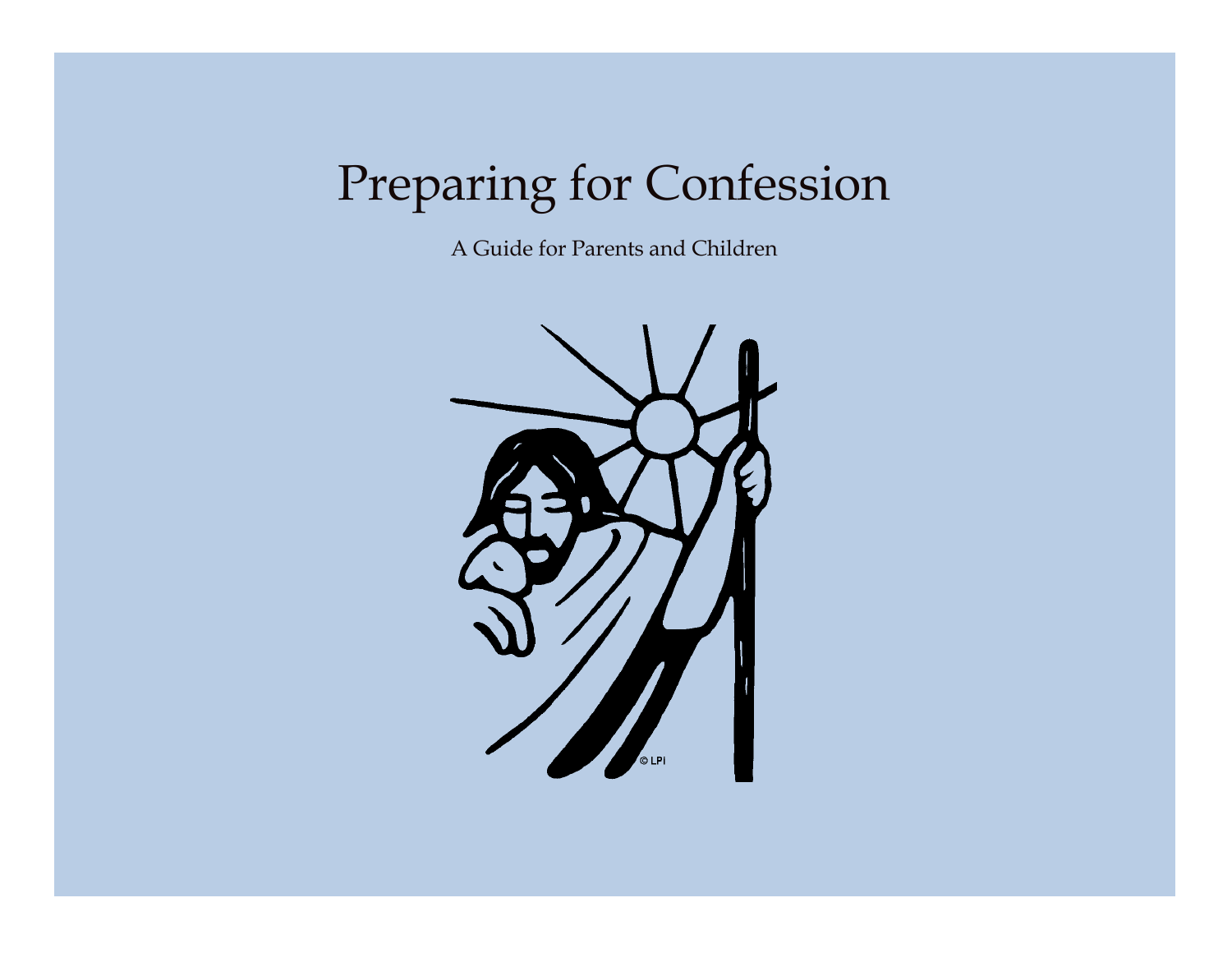

## **THE SACRAMENT OF RECONCILIATION**

God is always calling us back to the right path. He loves us and wants to give us everything we need to do the right thing. Before Jesus went back to heaven, He gave His Church seven special gifts to give grace and help us get to heaven. The seven special gifts from Jesus that give grace are the **sacraments.**

**Reconciliation** is the sacrament Jesus gave us to forgive our sins. Reconciliation is also called "**Confession**" or "**Penance**."

In Reconciliation we admit that we are sinners and need God's forgiveness. Before Jesus went to heaven, He gave His apostles the power to **absolve,** or wash away sins. Today the priest absolves our sins in the sacrament of reconciliation. So after confession, if we have been truly sorry and confessed well, our souls are renewed like a sparkling clean window.

# **BEFORE GOING TO CONFESSION**

There are three things you should do before you going to confession:

- **1. Examine your conscience.**
- **2. Be truly sorry for your sins.**
- **3. Make up your mind not to sin again.**

A **conscience** is the part of us that tells us before we do something whether it is right or wrong. The conscience is really the Holy Spirit speaking to us in our souls.

Before going to confession we should **examine our conscience**. This means that we think about what we have done wrong. Then we try to remember these sins so we can tell the priest and be forgiven.

We must also **be truly sorry for our sins**. If we hurt someone and we are not sorry, we haven't changed. It's the same with God. We can't be forgiven if we are not sorry.

Part of being sorry is **deciding not to do the wrong again**. How can we be sorry if we aren't going to change? We need to try to do better. We can be better with God's help and grace.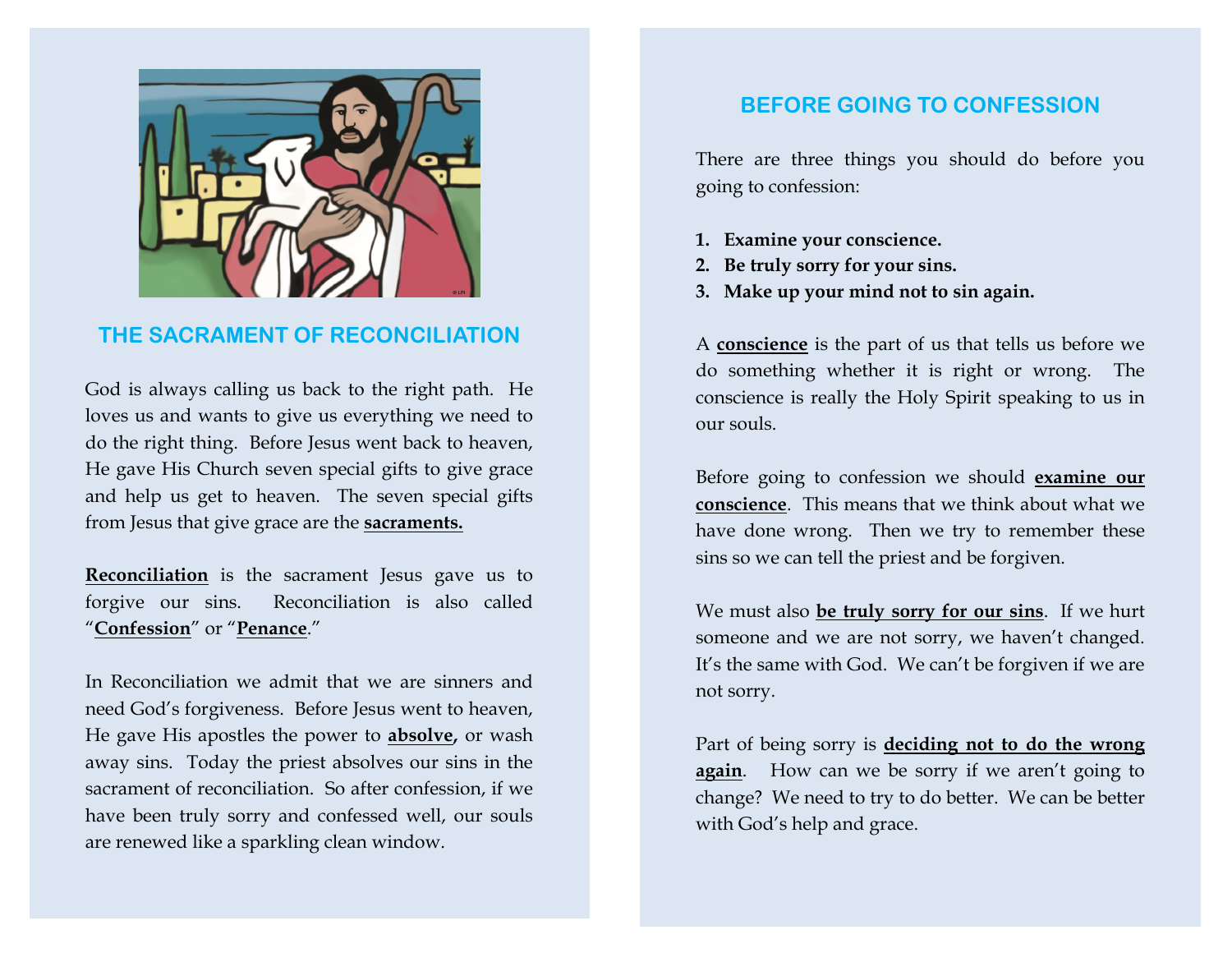

# **EXAMINING YOUR CONSCIENCE**

We don't have to wait to go confession to examine our conscience. We can do this each night before bed.

How do we examine our conscience? It's very simple. Be still and quiet. Then think about your day. Try to remember the people you were with and the things you did.

What did you do good? Thank God for helping you to choose right.

What did you do wrong? If you're not sure, think about the 10 commandments. Ask God to forgive you for the sins you committed. Then end with the act of contrition.

You can start the day fresh when you wake up the next morning!

#### **THE 10 COMMANDMENTS**

#### **1. I am the Lord Your God. You shall have no other gods beside Me.**

*Do I love God? Do I pray to Him? Do I obey Him?*

#### **2. You shall not take the Name of God in vain.**

*Do I respect God's Name? Do I say bad words? Do I respect holy things?*

#### **3. Keep holy the Lord's Day.**

*Do I go to church on Sunday? Do I behave in church and pay attention?*

#### **4. Honor your father and mother.**

*Do I obey my parents? Do I respect and love them? Do I talk back? Do I obey my teachers and other adults? Am I polite?*

#### **5. You shall not kill.**

*Do I treat other people kindly? Have I argued with someone? Have I hurt their feelings? Have I hit another person?*

#### **6. You shall not commit adultery.**

*Do I respect other people's bodies? Do I look at bad things on tv, on the computer or in magazines? Do I tell dirty jokes?*

#### **7. You shall not steal.**

*Have I taken something that did not belong to me? Did I return it?*

#### **8. You shall not lie.**

*Do I say things that are not true? Have I lied to my parents, my teacher or my friends? Do I admit when I am wrong?*

#### **9. You shall not covet your neighbor's wife.**

*Covet means to be jealous and want something someone else has. Even though I don't have a wife or husband, I do have friends. Am I jealous of other people's friends? Do I love everyone?*

#### **10. You shall not covet your neighbor's goods.**

*Am I jealous of other things people have? Do I share what I have with others?*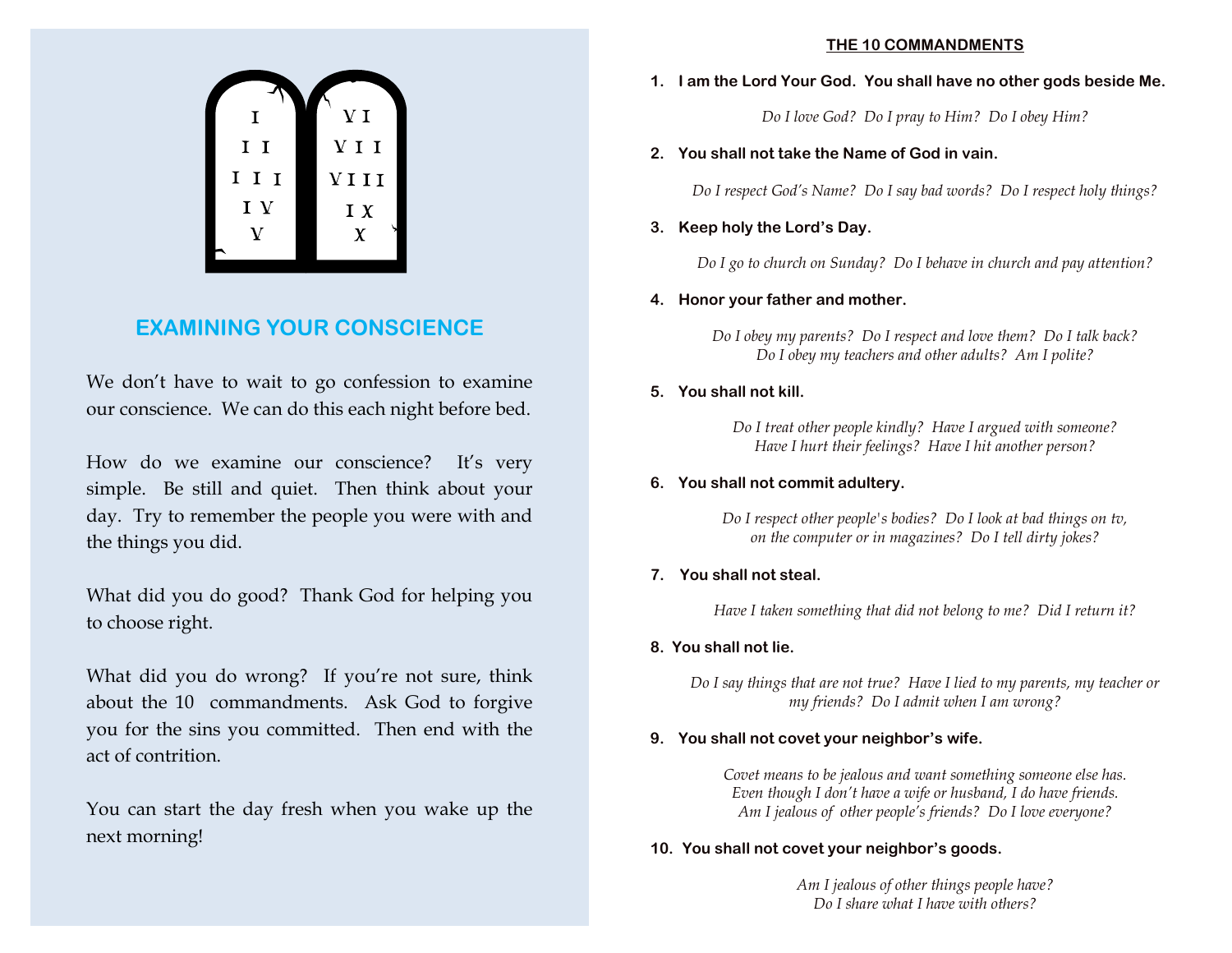

# **STEPS FOR GOING TO CONFESSION**

These are the steps for going to confession:

- 1. Make the sign of the Cross.
- 2. Tell the priest when your last confession was.
- 3. Confess your sins.
- 4. Listen to the priest.
- 5. Make the act of contrition.
- 6. Receive absolution.
- 7. Thank the priest when you leave.

Make the sign of the cross:

### **In the name of the Father and of the Son of the Holy Spirit.**

Tell the priest when your last confession was:

**Bless me Father for I have sinned. It has been …. since my last confession.**

Or if its your first confession say:

**Bless me Father for I have sinned. This is my first confession.**

Confess your sins:

 This means to tell the priest all the sins you can remember. It is a sin to hide serious sins from a priest. Remember the priest is there to help you. Also, when you confess to a priest, you are really speaking to Jesus. And Jesus loves you more than anyone else.

Listen to the priest: He may give you some advice to help you.

Make the act of contrition:

This is a special prayer that tells God you are sorry for our sins.

Receive absolution:

The priest will then absolve, or wash away your sins. He will make a cross over you. You must make the sign of the cross when he does this.

Thank the priest when you leave: You are now forgiven!